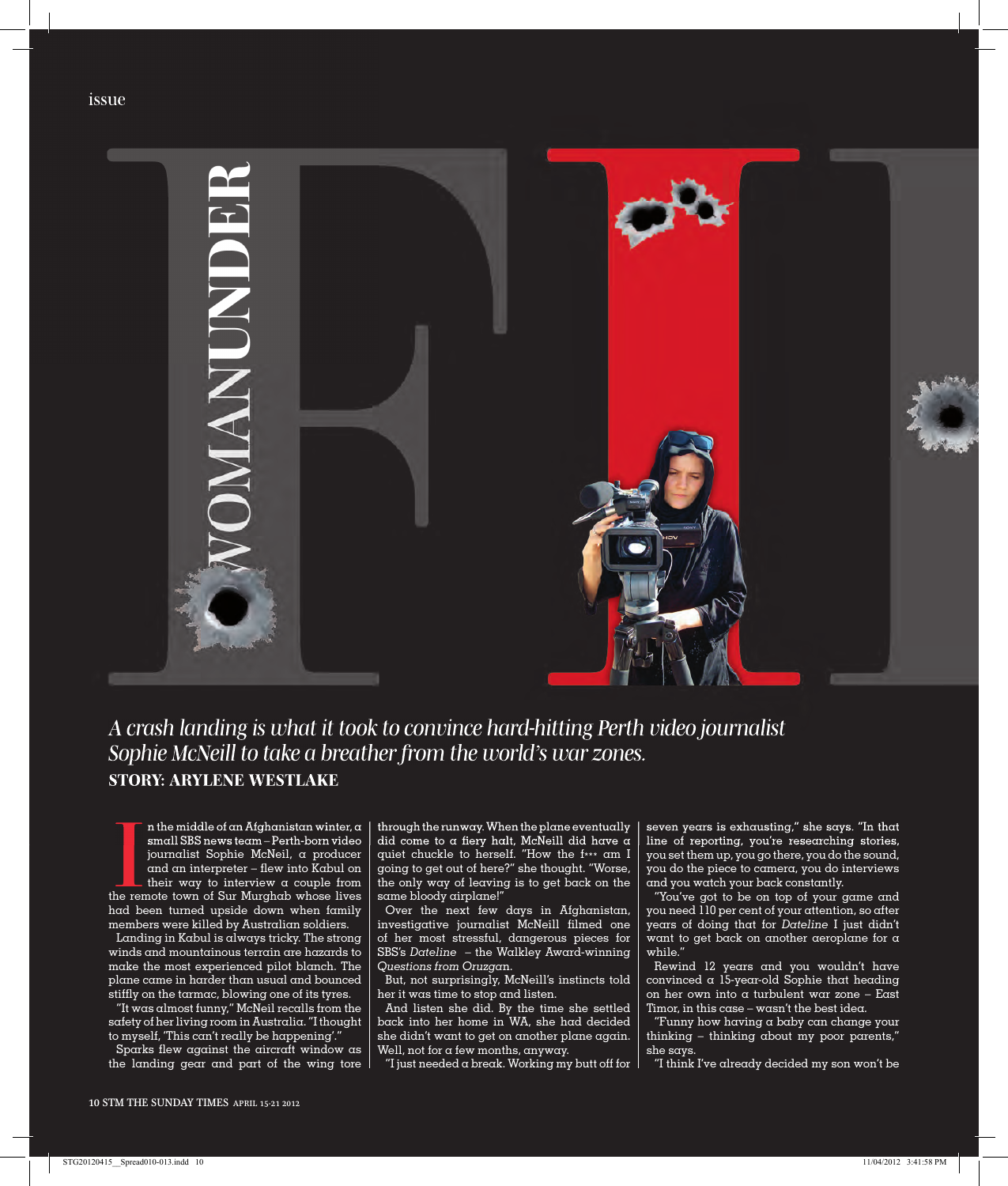

allowed a passport because if he does a tenth of the things that I've done, I would have a heart attack!

"It's given me a new-found respect for my parents and what they've gone through having me as a daughter."

In Year 9 at Hollywood Senior High School, Sophie would gaze longingly at the latest pair of designer jeans and worried most about the colour of her hair. Like most teenagers, she had only a perfunctory interest in the world beyond the shores of Perth.

It was 1999 and East Timor was facing its biggest test – the vote for independence from Indonesia.

"I had just finished reading the brilliant book *Hidden Agendas* by Australian journalist John Pilger, which exposed human rights abuse

and injustices all around the world," McNeill, now 27, recalls.

"In particular, I was fascinated by this chapter on East Timor because I couldn't believe that here I was being educated in the Australian public school system – and reading as much as I could about politics – and I had never heard about what was going on in East Timor.

"I didn't know about these terrible atrocities that had been committed by the Indonesian army in East Timor in a place that was pretty much supported by the Australian Government for many years.

"The occupation of East Timor was something that Australians did nothing about, turned a blind eye to, so I couldn't believe this was happening literally an hour and  $\alpha$  half flight from Darwin."

But it was watching Pilger's 1994 documentary, *The Timor Conspiracy*, that really sheeted home McNeill's outrage.

"I just cried (through) the whole documentary. It was such a moving piece of journalism, she says. "I walked out and thought, 'Now that I know this is happening, I can't not do anything'

And she did plenty. McNeill began helping the East Timorese Independence Movement, a group of volunteers who hoped to raise awareness of the atrocities occuring in East Timor under Indonesian occupation.

She spoke at rallies, leading the fight for independence, and helped educate the people about the upcoming vote.

After the UN-supervised referendum in August 1999, which resulted in  $\alpha$  clear vote  $\lambda$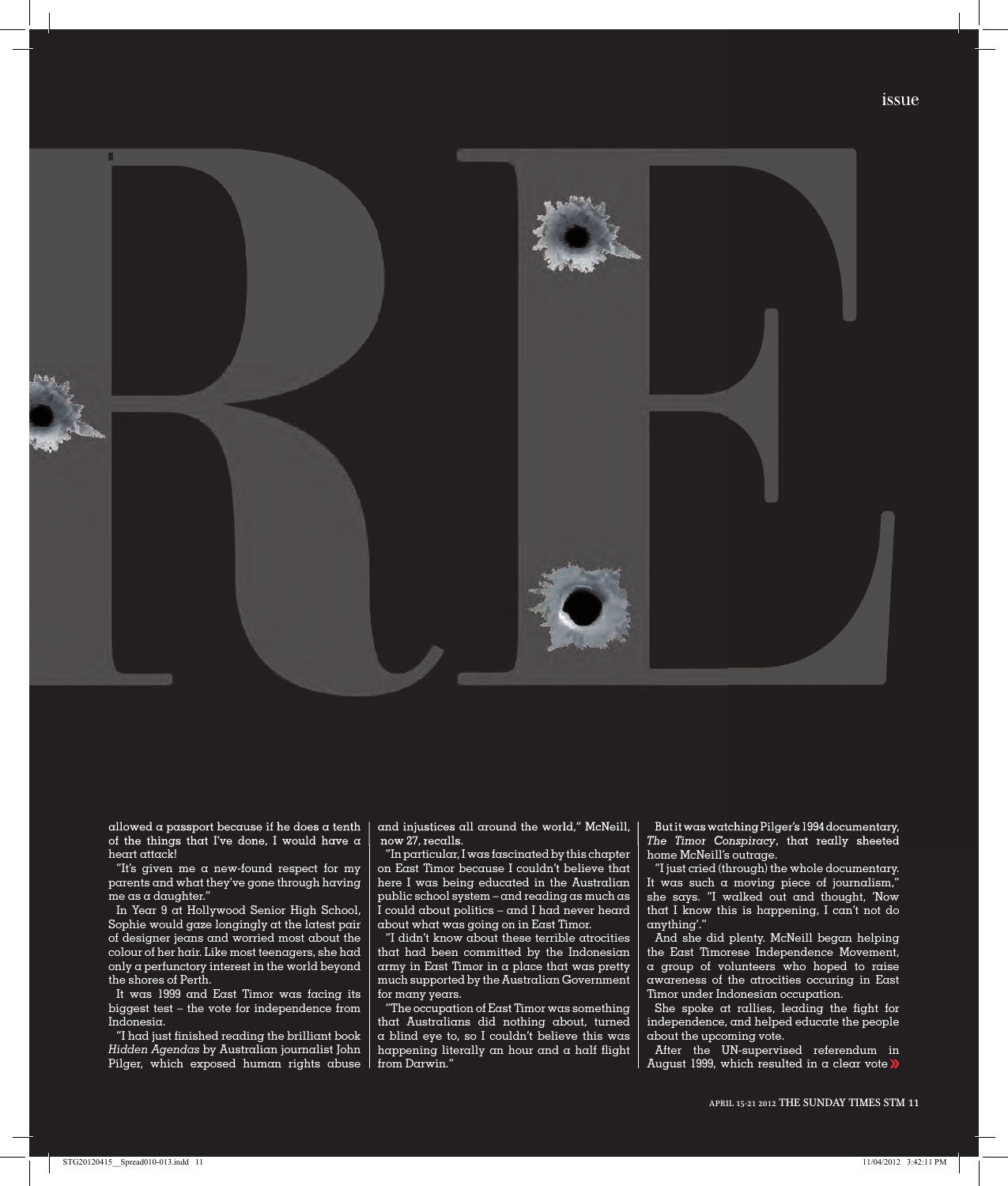issue

for independence while sparking violence, McNeill began helping a group of East Timorese refugees – all 400 of them, who had been sent to an army barracks in East Fremantle.

By the time the refugees returned to Dili after independence was formalised on May 20, 2002, the mainstream media had moved on.

"The news cycle had gone on to something else and no one was interested in what was happening anymore," she explains.

"I thought, 'This is terrible. I'm going to go there and do a story about this'," she adds, recalling her then-amateur ambitions.

"My parents obviously knew that I'd become pretty absorbed with this whole issue. My dad now says if they hadn't let me go, I would have gone anyway."

With a video camera borrowed from her high school and contacts made with an East Timorese family she had befriended, McNeill set out to reveal the untold story.

"I decided I wanted to bring these stories to people and make them want to do what I did and become committed to helping," she says.

Three weeks later, the teenager returned to Perth with a 10-minute video that galvanised support and helped to raise funds to keep her investigation going.

With assistance from the Film and Television Institute of WA, McNeill received training on using a video camera and sound equipment and five months later was back in Dili finishing off her short film Awaiting Freedom.

The film, which highlighted the crippling health crisis in the fledgling nation, earned her a Western Australian Young Person of the Year award. In 2001 she won the Inside Film Award and a WA Screen Award in 2002.

One of *Dateline*'s former hosts, George Negus, hailed her as a child prodigy.

SBS took the then 19-year-old McNeill under its wing – knowing a winning formula when it saw it – to tell stories from Lebanon, Iraq, Egypt, Israel, Jordan, Pakistan, Afghanistan, India, Thailand and Mexico over the next seven years.

Despite working and living in some of the most treacherous and dangerous regions of the world, McNeill is humbled by this chapter of her life.

"The more I travelled and the more amazing people I met ... you just realise that we're all exactly the same," she says.

"I met and stayed with a girlfriend in East Timor when I was 15 and, at the end of the day, she was just like any other young 20-year-old girl.

"Despite the fact she had all these terrible things happen to her – had family members killed and was in fear of her life during the violence – she was worried about how she looked, wanted to fall in love, wanted to go to university."

Sophie also fondly speaks of her friend, Raed Al Athamneh, whom she met while on assignment in Gaza. The father-of-eight has had his home destroyed twice and survives on a pittance, working when he can as a translator for journalists.

"He's just obsessed about his family and his



The more I travelled and the more amazing people I met ... you just realise that we're all exactly the same

kids and he wanted me to call him and tell him when I had my baby," she says.

Al Athamneh told McNeill to have at least four children, reassuring the young mother that the sleepless nights would get better once her son turned six months old.

"This is a guy in the middle of Gaza who's now living in a tent, but wherever you go, everyone's just concerned about the same things," she says. "And this is the thing: I think time and time again you're reminded that it doesn't matter where people are or what their lives are like or what horrible things they've been through, we're all exactly the same – which makes it really easy to care about what happens all around the world.

"I think sometimes the problems in the world come from when people think somehow those people in the Middle East are different – they must have a higher pain threshold or maybe they don't get as upset when their children die, or when their houses get bombed.

"We in the West must use that as some kind of justification because why else do we let these things happen? People must think, 'They're used to it. They've always had fighting. They must not get as upset as I would if my children died'.

"Well of course they do! That thinking is ridiculous.

"I'm just lucky enough that I've been able to had been gunned down a few days before.

realise this, because I get to meet these people and spend time with them and can relate to them. I think that's my secret behind it all."

McNeill would often return home from these trips angered by what she had witnessed.

"I'd come back and be really depressed and upset," she says, "because you go and see all these horrible things and you come back to Australia and there are all these people whingeing about the price of petrol and all that type of stuff. Honestly, we're so lucky."

McNeill says she has learnt the true meaning of living life because of the work she does. She recalls her time spent staying with a family in Beirut and how every minute of the day was celebrated.

"The Lebanese I stayed with lived every day as if it was going to be their last," she says.

"There is so much war, so much fighting, that they just party hard tonight because they don't know what's going to happen tomorrow.

"It's funny, you know – I went to the Middle East to be a journalist and the greatest lesson I learnt was that all that matters is the love of your family. That's when I decided to come back to Australia and have a baby."

Looking back, McNeill says that while scary situations often presented themselves, she never once thought of them as life-threatening.

"If not, you wouldn't be doing this job," she says.

"At the time I was worrying about whether I filmed something well, whether that policeman was going to arrest me, or whether I should hide that tape. I never thought, 'Am I going to die?'.

"I don't do my job because I love taking risks, I'm the biggest wimp in the whole world. I'm scared of flying."

While filming a story in Iraq, McNeill and her crew needed to drive on a notorious stretch of road outside of Mosul near the Syrian border – an al-Qa'ida hot spot – where another convoy

12 STM THE SUNDAY TIMES APRIL 15-21 2012